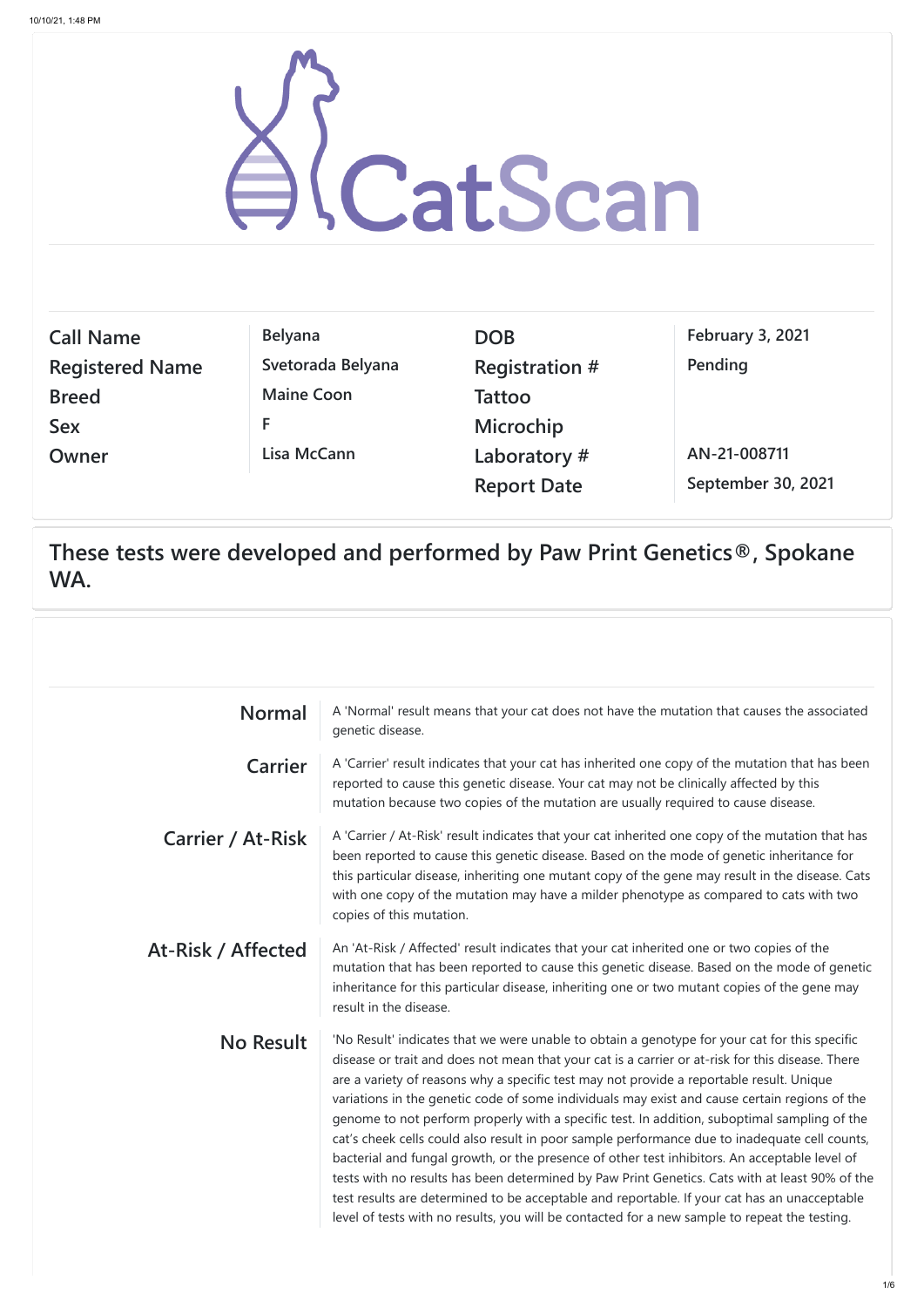Please review our testing terms and disclaimers regarding your results. WT: **wild type (normal)** M: **mutant** Y: **Y chromosome (male) Disease Name Geno. Interpretation [Cystinuria, Type B, Variant 2](https://www.mycatscan.com/summary/MG-DIS-646f8ff0-861c-11e9-bc31-852d2715b69e) WT/WT WT/WT Normal [Hypertrophic Cardiomyopathy](https://www.mycatscan.com/summary/MG-DIS-1a838ac0-861e-11e9-bc31-852d2715b69e) Maine Coon Type WT/WT** Mormal **[Pyruvate Kinase Deficiency](https://www.mycatscan.com/summary/MG-DIS-27573460-8621-11e9-bc31-852d2715b69e). WT/M Carrier [Spinal Muscular Atrophy](https://www.mycatscan.com/summary/MG-DIS-f015e400-8621-11e9-8fb8-0b5b22320cab). WT/WT WT/WT** WT:  $[$  wild type (normal) M:  $[$  mutant  $]$  Y:  $[$  Y chromosome (male) **Trait Name Geno. Interpretation [ABC Blood Group System](https://www.mycatscan.com/summary/MG-DIS-c3e20b70-9116-11e9-95aa-fff3329d1d06) A/A A blood group** B Group Variant 1- b<sup>1</sup> 0 B Group Variant  $2 - b^2$  0 C Group Variant - a<sup>c</sup> 0 **[Agouti Coat Color - A Locus](https://www.mycatscan.com/summary/MG-DIS-8777c730-7db4-11e9-8597-e7a153da791a) A/A Tabby expression allowed [Amber and Russet Coat Color - E Locus](https://www.mycatscan.com/summary/MG-DIS-58260050-7e36-11e9-bcaa-6b42d85367d7) E/E Non-amber, darkly pigmented coat color** E Locus - Amber Variant - e 0 E Locus - Russet Variant - e<sup>r</sup> 0 **[Brown Coat Color - B Locus](https://www.mycatscan.com/summary/MG-DIS-bf958cd0-8622-11e9-8fb8-0b5b22320cab) B/B B/B B/B Black Coat Color** B Locus - Chocolate Variant - b 0 B Locus - Cinnamon Variant -  $b<sup>1</sup>$  0

| <b>Coat Type - Curly</b><br>Devon Rex, Selkirk Rex Type or Hairless Sphynx Type<br>- R Locus | No Result      | No Result            |
|----------------------------------------------------------------------------------------------|----------------|----------------------|
| R Locus - Devon Rex Curly Variant - re                                                       | No Result      | No Result            |
| R Locus - Selkirk Rex Curly Variant - SR                                                     | $\overline{0}$ |                      |
| R Locus - Sphynx Hairless Variant - hr                                                       | $\overline{0}$ |                      |
| <b>Curly Coat</b><br><b>Cornish Rex Type</b>                                                 | Cu/Cu          | <b>Straight coat</b> |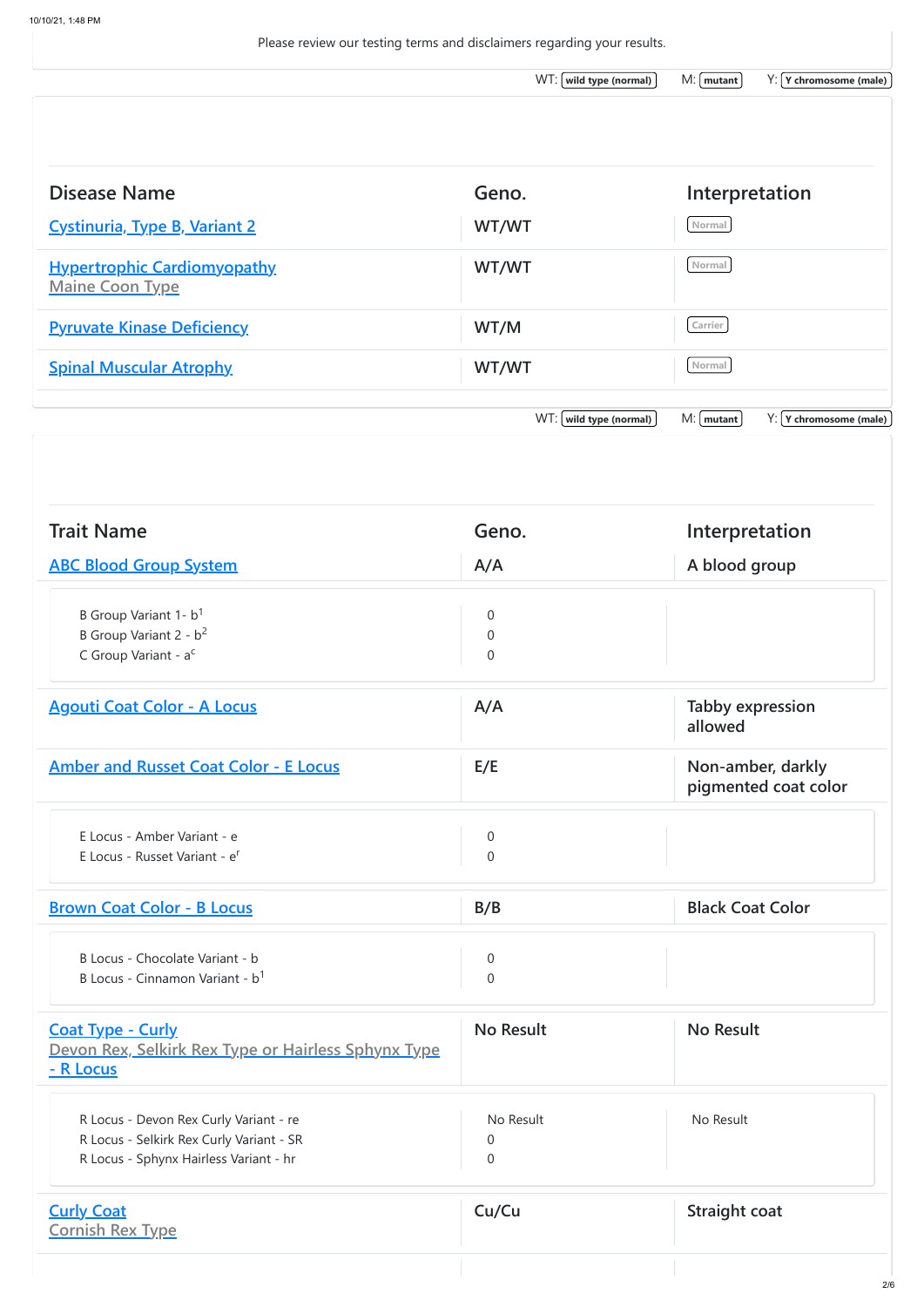10/10/21, 1:48 PM

| Dilute Coat Color - D Locus                        | D/d                              | Non-dilute (dilute<br>carrier)                                                  |
|----------------------------------------------------|----------------------------------|---------------------------------------------------------------------------------|
| <b>Dominant White and White Spotting - W Locus</b> | W or w <sup>s</sup> /w           | White coat color (W/w)<br>or white spotting $(ws/w)$<br>(carrier for non-white) |
| <b>Folded Ears with Osteochondrodysplasia</b>      | f/f                              | Typical (non-folded) ears                                                       |
| Long Hair - L Locus                                | lh/lh                            | Longhaired                                                                      |
| L Locus - Long Hair Variant 1 - lh <sup>1</sup>    | $\overline{0}$                   |                                                                                 |
| L Locus - Long Hair Variant 2 - lh <sup>2</sup>    | $\Omega$                         |                                                                                 |
| L Locus - Long Hair Variant 3 - lh <sup>3</sup>    |                                  |                                                                                 |
| L Locus - Long Hair Variant 4 - lh <sup>4</sup>    |                                  |                                                                                 |
| <b>Pointed Coat Color and Albinism - C Locus</b>   | C/C                              | Non-pointed coat                                                                |
| C Locus - Albino Variant - c                       |                                  |                                                                                 |
| C Locus - Albino Variant $2 - c^2$                 | $\overline{0}$<br>$\overline{0}$ |                                                                                 |
| C Locus - Burmese Variant - c <sup>b</sup>         | $\overline{0}$                   |                                                                                 |
| C Locus - Siamese Variant - c <sup>s</sup>         | $\overline{0}$                   |                                                                                 |
| <b>Polydactyly</b>                                 | pd/pd                            | Normal (typical) toes                                                           |
| Polydactyly - Hemingway Variant - PD <sup>H</sup>  | $\overline{0}$                   |                                                                                 |
| Polydactyly - Variant 1 - PD <sup>1</sup>          | $\overline{0}$                   |                                                                                 |
| Polydactyly - Variant 2 - PD <sup>2</sup>          | $\Omega$                         |                                                                                 |
| <b>Short Tail</b>                                  | st/st                            | Normal length tail                                                              |
| <b>Japanese Bobtail Type</b>                       |                                  |                                                                                 |
| <b>Tabby Coat Color Pattern - Mc Locus</b>         | mc <sup>1</sup> /mc <sup>1</sup> | <b>Blotched (classic) tabby</b><br>coat color pattern                           |
| Mc Locus - Blotched Variant 1 - mc <sup>1</sup>    | $\overline{2}$                   |                                                                                 |
| Mc Locus - Blotched Variant 2 - mc <sup>2</sup>    | $\overline{0}$                   |                                                                                 |
| Mc Locus - Blotched Variant 3 - mc <sup>3</sup>    | $\Omega$                         |                                                                                 |
| <b>White Gloves</b>                                | $w^g/N$                          | No white gloves (carrier                                                        |
| <b>Birman Type</b>                                 |                                  | for gloves)                                                                     |
|                                                    | $WT: [$ wild type (normal) $]$   | $M: [$ mutant $]$<br>$Y: Y$ chromosome (male)                                   |

Determinants of coat colors and traits are complex. Many of these variants are known and many of the genes screened in the CatScan interact. In addition, not all the genetic factors that contribute to a cat's coat color and traits are known. Because of the complexities in gene-gene interactions, the coat colors and traits reported in your CatScan results may vary from your cat's actual appearance. Individual differences in genes throughout the feline genome, not tested in this genetic screen, may also affect the final coat color or traits seen in your cat. The ABC Blood Group System Interpretation is based off the three variants (b^1, b^2 and a^c). Other blood group variants have been identified and associated with specific breeds, such as Ragdoll. Definitive bloodtyping should be done by agglutination or other similar testing methods.

**[Acute Intermittent Porphyria, Variant 1](https://www.mycatscan.com/summary/MG-DIS-ee052880-7e36-11e9-bcaa-6b42d85367d7) WT/WT Normal** 

## **Disease Name Geno. Interpretation**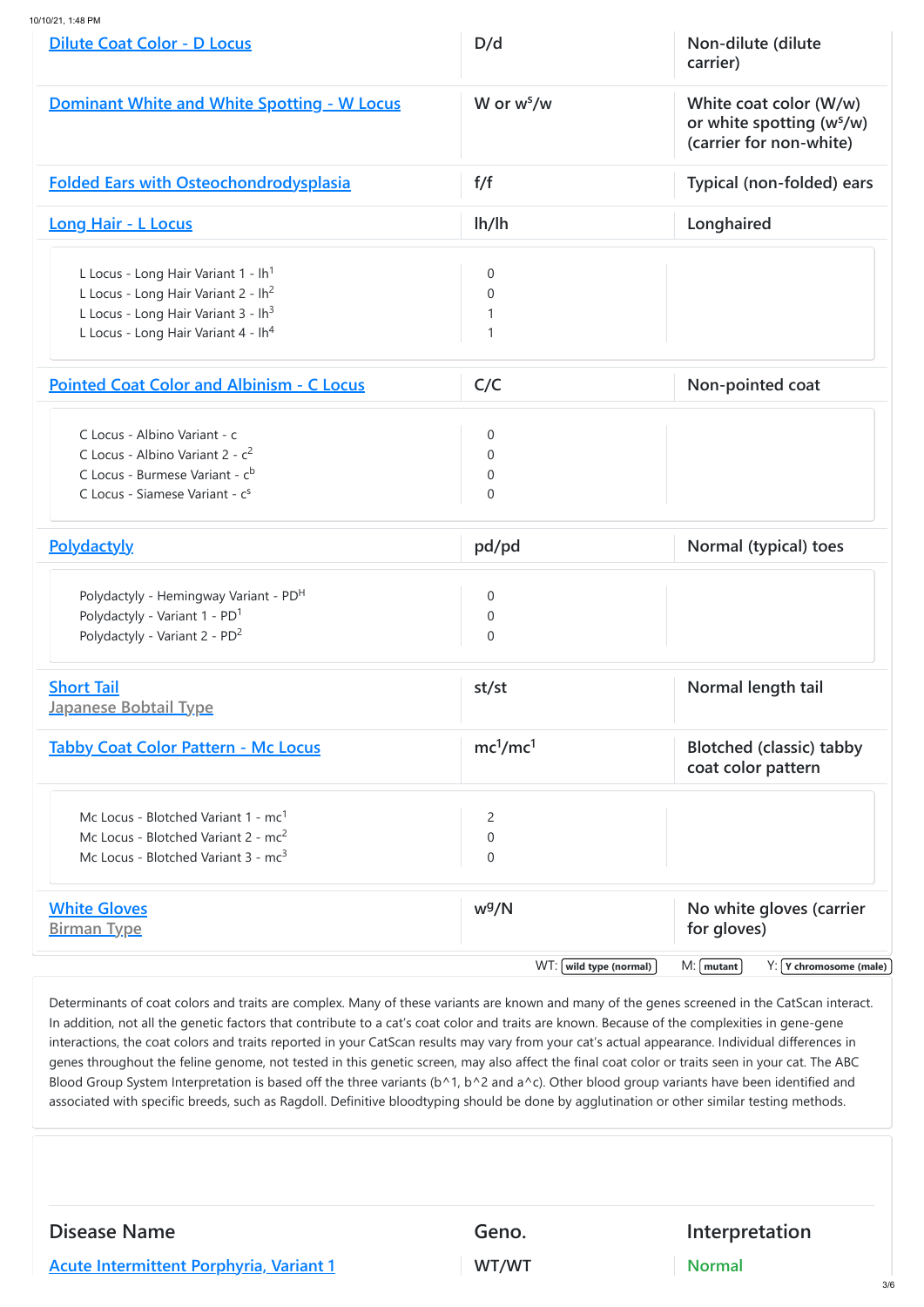**p y**

| <b>Acute Intermittent Porphyria, Variant 2</b>                          | WT/WT | <b>Normal</b> |
|-------------------------------------------------------------------------|-------|---------------|
| <b>Acute Intermittent Porphyria, Variant 3</b>                          | WT/WT | <b>Normal</b> |
| <b>Acute Intermittent Porphyria, Variant 4</b><br><b>Siamese Type 1</b> | WT/WT | <b>Normal</b> |
| <b>Acute Intermittent Porphyria, Variant 5</b><br>Siamese Type 2        | WT/WT | <b>Normal</b> |
| <b>Acute Intermittent Porphyria, Variant 6</b>                          | WT/WT | <b>Normal</b> |
| <b>Autoimmune Lymphoproliferative Syndrome</b>                          | WT/WT | <b>Normal</b> |
| <b>Brachycephaly</b><br><b>Burmese Type</b>                             | WT/WT | <b>Normal</b> |
| <b>Congenital Adrenal Hyperplasia</b>                                   | WT/WT | <b>Normal</b> |
| <b>Congenital Erythropoietic Porphyria, Variant 1</b>                   | WT/WT | <b>Normal</b> |
| <b>Congenital Erythropoietic Porphyria, Variant 2</b>                   | WT/WT | <b>Normal</b> |
| <b>Congenital Hypothyroidism</b>                                        | WT/WT | <b>Normal</b> |
| <b>Congenital Myasthenic Syndrome</b>                                   | WT/WT | <b>Normal</b> |
| <b>Cystinuria, Type 1A</b>                                              | WT/WT | <b>Normal</b> |
| Cystinuria, Type B, Variant 1                                           | WT/WT | <b>Normal</b> |
| <b>Cystinuria, Type B, Variant 2</b>                                    | WT/WT | <b>Normal</b> |
| Cystinuria, Type B, Variant 3                                           | WT/WT | <b>Normal</b> |
| Cystinuria, Type B, Variant 4                                           | WT/WT | <b>Normal</b> |
| Cystinuria, Type B, Variant 5                                           | WT/WT | <b>Normal</b> |
| <b>Dihydropyrimidinase Deficiency</b>                                   | WT/WT | <b>Normal</b> |
| <b>Factor XII Deficiency, Variant 1</b>                                 | WT/WT | <b>Normal</b> |
| <b>Feline Leukocyte Adhesion Deficiency, Type 1</b>                     | WT/WT | <b>Normal</b> |
| <b>Gangliosidosis GM2A</b>                                              | WT/WT | <b>Normal</b> |
| <b>Glycogen Storage Disease, Type IV</b>                                | WT/WT | <b>Normal</b> |
| <b>GM1 Gangliosidosis</b>                                               | WT/WT | <b>Normal</b> |
| <b>GM2 Gangliosidosis, Type II</b><br><b>Burmese Type</b>               | WT/WT | <b>Normal</b> |
| <b>GM2 Gangliosidosis, Type II</b>                                      | WT/WT | <b>Normal</b> |
| <b>GM2 Gangliosidosis, Type II</b><br><b>Japanese Domestic Type</b>     | WT/WT | <b>Normal</b> |
|                                                                         |       | 4/6           |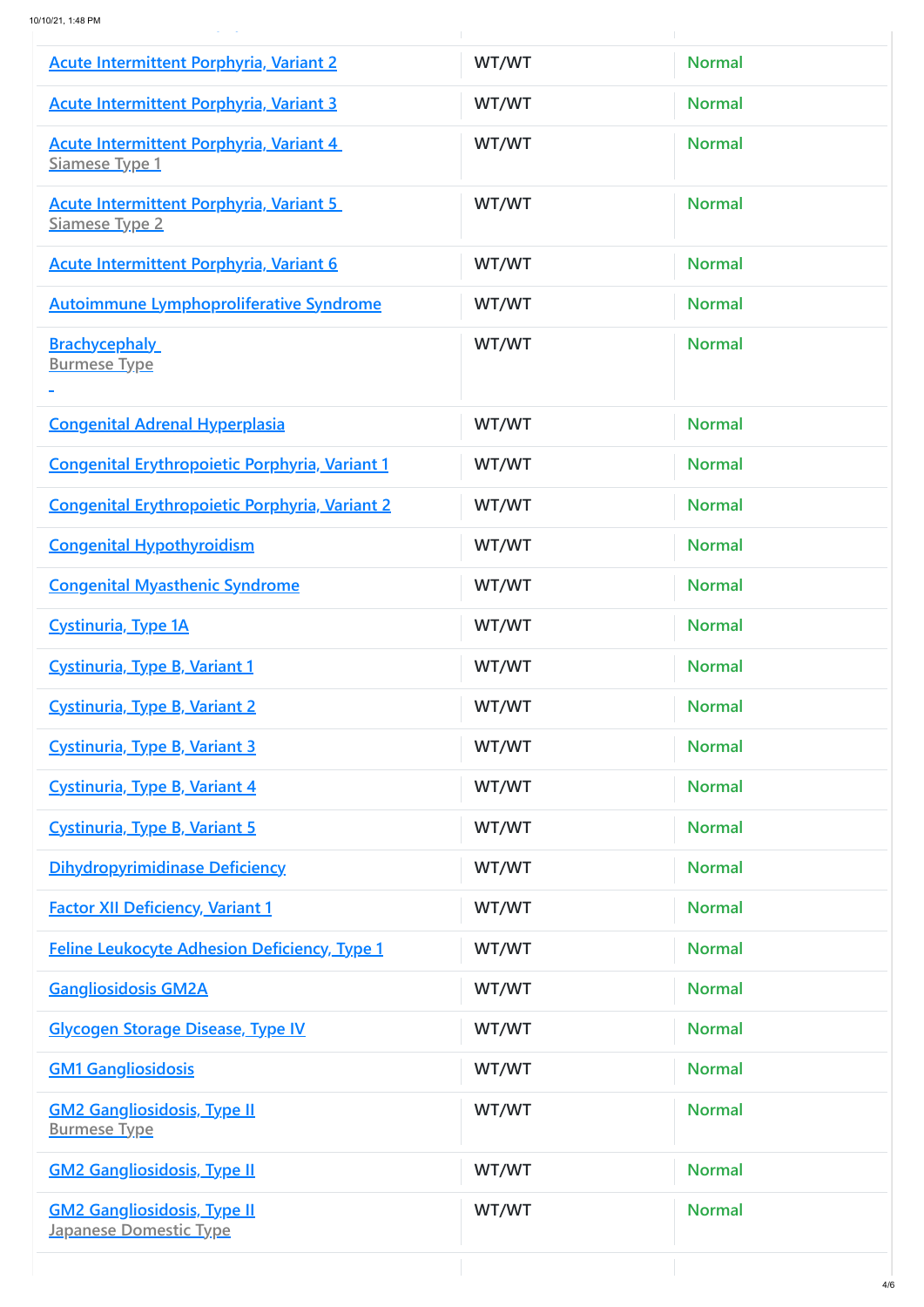10/10/21, 1:48 PM

| <b>GM2 Gangliosidosis, Type II</b><br><b>Korat Type</b>      | WT/WT                      | <b>Normal</b>                                 |
|--------------------------------------------------------------|----------------------------|-----------------------------------------------|
| <b>Hemophilia B, Variant 1</b>                               | WT/WT                      | <b>X-Linked Female Normal</b>                 |
| <b>Hemophilia B, Variant 2</b>                               | WT/WT                      | <b>X-Linked Female Normal</b>                 |
| <b>Hyperlipoproteinemia</b>                                  | WT/WT                      | <b>Normal</b>                                 |
| <b>Hypertrophic Cardiomyopathy</b><br><b>Maine Coon Type</b> | WT/WT                      | <b>Normal</b>                                 |
| <b>Hypertrophic Cardiomyopathy</b><br><b>Ragdoll Type</b>    | WT/WT                      | <b>Normal</b>                                 |
| <b>Hypokalemic Periodic Paralysis</b>                        | WT/WT                      | <b>Normal</b>                                 |
| <b>Hypotrichosis with Short Life Expectancy</b>              | WT/WT                      | <b>Normal</b>                                 |
| <b>Mucopolysaccharidosis Type I</b>                          | WT/WT                      | <b>Normal</b>                                 |
| <b>Mucopolysaccharidosis Type VI</b><br><b>Mild Form</b>     | WT/WT                      | <b>Normal</b>                                 |
| <b>Mucopolysaccharidosis Type VI</b><br><b>Siamese Type</b>  | WT/WT                      | Normal                                        |
| <b>Mucopolysaccharidosis Type VII, Variant 1</b>             | WT/WT                      | <b>Normal</b>                                 |
| <b>Mucopolysaccharidosis Type VII, Variant 2</b>             | WT/WT                      | <b>Normal</b>                                 |
| <b>Multiple Drug Resistance</b>                              | WT/WT                      | <b>Normal</b>                                 |
| <b>Myotonia Congenita</b>                                    | WT/WT                      | <b>Normal</b>                                 |
| Niemann-Pick C1 Disease, Variant 1                           | WT/WT                      | <b>Normal</b>                                 |
| Niemann-Pick C1 Disease, Variant 2                           | WT/WT                      | <b>Normal</b>                                 |
| <b>Niemann-Pick C2 Disease</b>                               | WT/WT                      | <b>Normal</b>                                 |
| <b>Polycystic Kidney Disease</b>                             | WT/WT                      | <b>Normal</b>                                 |
| <b>Primary Hyperoxaluria Type II</b>                         | WT/WT                      | <b>Normal</b>                                 |
| <b>Progressive Retinal Atrophy</b><br><b>Abyssinian Type</b> | WT/WT                      | <b>Normal</b>                                 |
| <b>Progressive Retinal Atrophy</b><br><b>Persian Type</b>    | WT/WT                      | <b>Normal</b>                                 |
| <b>Pyruvate Kinase Deficiency</b>                            | WT/M                       | <b>Carrier</b>                                |
| <b>Spinal Muscular Atrophy</b>                               | WT/WT                      | <b>Normal</b>                                 |
| Vitamin D-dependent Rickets, Type IA, Variant 1              | WT/WT                      | <b>Normal</b>                                 |
| Vitamin D-dependent Rickets, Type IA, Variant 2              | WT/WT                      | <b>Normal</b>                                 |
|                                                              | $WT: [$ wild type (normal) | $M: [$ mutant $]$<br>$Y: Y$ chromosome (male) |